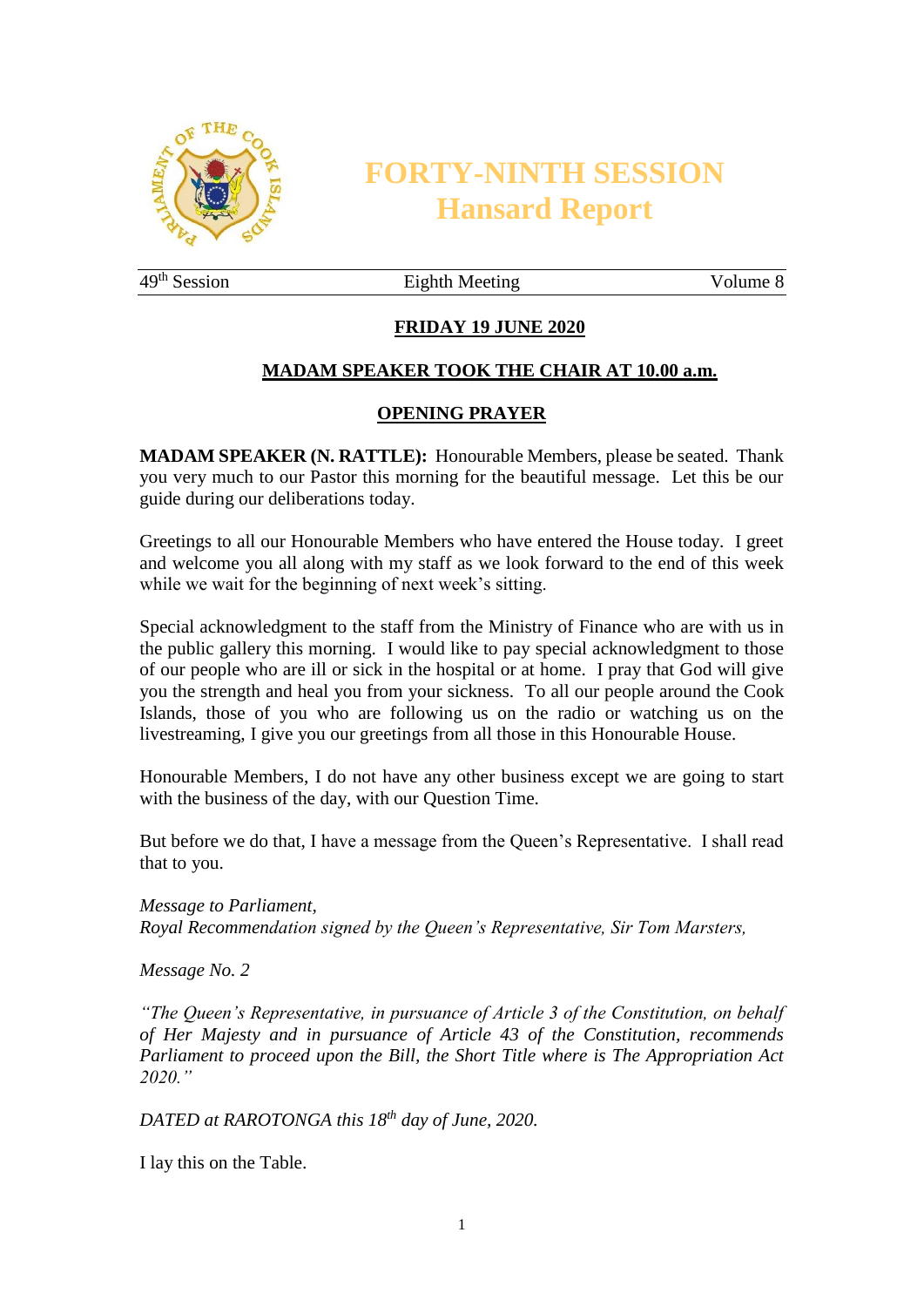We will now commence our Question Time and our time limit is for half an hour and the Floor is open.

## **QUESTION TIME**

I see the Honourable William Heather and you have the Floor.

**MR W. HEATHER:** My question is for the Honourable Deputy Prime Minister. There is currently a lot of public concern about this Governments Policy to add the chemical chlorine to our water. The concern was so big that our citizens petitioned Parliament and your Government voted their concerns out. Your answer to my question may give some closure or satisfaction to our concerned citizens.

The question is, has your Government considered any other alternative to chlorine to make our water drinkable?

**HON. M. BROWN:** Thank you to the Honourable Member for an excellent question. It allows me the opportunity to explain why the Government declined the petition that came before this House. I think there is no argument from any Member of this House or even indeed in the public that all of us in Rarotonga want clean water. How we clean that water, I think is the pertinent question here.

The Government has been very mindful in consulting with key stakeholders especially landowners in the improvement of our Rarotonga water supply to the extent that we have now expended close to 90million dollars in upgrading our total water supply to give Rarotonga a first world water reticulation system. The decision to disinfect our water, Madam Speaker is one that is based on medical advice from Te Marae Ora. It is based on opinions from not only medical experts but also scientific experts as to the best way to clean our type of water.

The water in our island, Madam Speaker comes from water that is captured in our streams. As that water travels into our streams and into our intakes it collects debris and it collects bacteria. Our project team has looked at various ways to disinfect our water which include the use of ozone, the use of ultra violet light and the use of chlorination. And the most effective way to keep our water system clean so that when you have water running out of your tap at home that it is clean enough to drink the scientific experts all point to chlorination.

And it is of no surprise because chlorination has been used as a method of disinfecting water in every country around the world. It has been used for over a hundred years, Madam Speaker and proven its worth and it has been reinforced by the medical fraternity. It has proved to be the most effective treating of water from the source and all the way through the system to the final end, when water is consumed.

I do not think that there is any dispute Madam Speaker about the effectiveness and the safety of chlorination to disinfect our water. I would like to remind the Members that the petition issues that were highlighted are a matter that is also currently before the court. And the court in its wisdom had appointed an independent water engineer to address the concerns of petitioners. In terms of the structures that were established and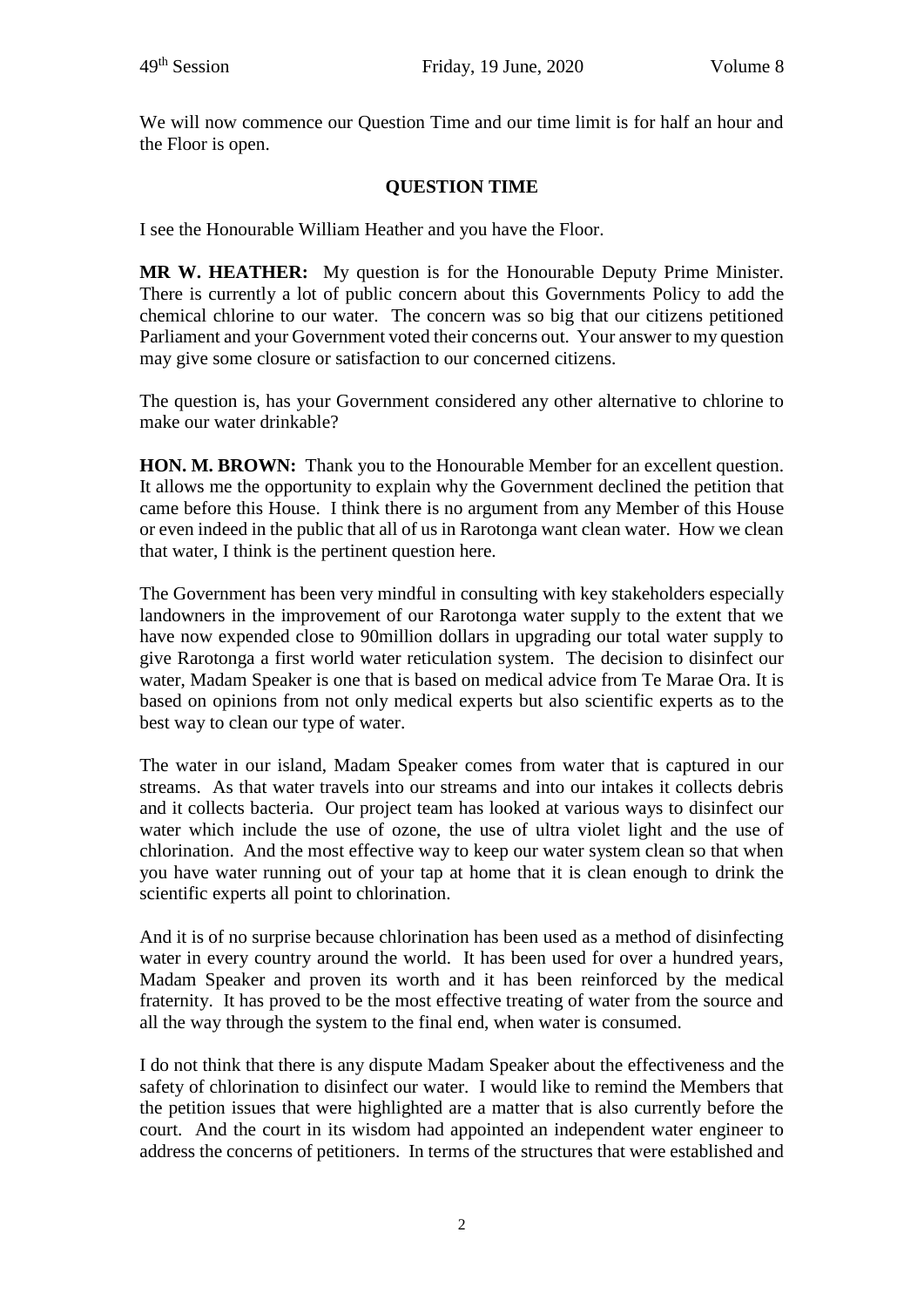the processes that are put in place for Te Mato Vai project. And that independent water engineers report is currently with the Judge.

And although the report has yet to be released some parts of it have been made available. Clearly pointing out that chlorination is the most favoured way of disinfecting our water. And that concerns over engineering aspects will be addressed by the project. So, I am quite happy Madam Speaker that due process with professionals to look at these concerns is being undertaken right now through the judicial process. And I do not see any practical sense in bringing this petition through a Select Committee. Other than as a means to muddy the waters, excuse the pun and to sow misinformation. Thank you, Madam Speaker.

**MADAM SPEAKER:** Thank you and I see the Honourable Tina Browne you have the Floor.

**HON. T. PUPUKE BROWNE:** Greetings to all of us on this Friday morning. To you Madam Speaker and all of us in this House and our people listening to our debate and watching the livestream, Kia Orana to all of us in the Name of our Lord.

I was not going to speak on this subject matter but because it has been mentioned and my question is not to the Deputy Prime Minister but I will ask the question to the lawyers of Government and the question is on Standing Order 81 and Standing Order 82.

Standing Order 81 that was what we voted on the other day and the Motion was that we accept the Petition. We voted on the Petition and that it was not agreed that the Deputy Clerk read the Petition.

When we refer to Standing Order 82, it reads, "*all Petitions shall be ordered without question put, to lie upon the Table and shall then stand referred to a Select Committee appointed by Parliament*". This is the question, it does not say all Petitions except those ones that have been declined to be read, it says all Petitions shall be referred to a Select Committee. All that we voted on was that it should not be read by the Deputy Clerk.

Yesterday, the Member of Parliament for Matavera made mention of all the lawyers in the House. We have one on this side, you have the advantage you have two, not sure two three or six. So please I request that if you may, to answer my question, as to what transpired yesterday and as mentioned by the Deputy Prime Minister.

**MADAM SPEAKER:** I see the Honourable Tingika Elikana you have the Floor.

**MR T. ELIKANA:** Thank you, Madam Speaker and I would like to thank the lawyer from the Opposition side of the House for raising a very good legal question. I actually thought when I came into Parliament I will do away with my times in the Court and concentrate on the business of making laws rather than the business of interpreting laws. However, I guess you cannot escape those kind of responsibilities and being a lawyer I hate to take all the time that has been allocated for questioning. Otherwise, the other Members of the Opposition particularly my friend from the Constituency of Matavera and his sidekick from the Constituency of Ngatangiia will be disappointed they would not be able to ask their very valuable questions in this House.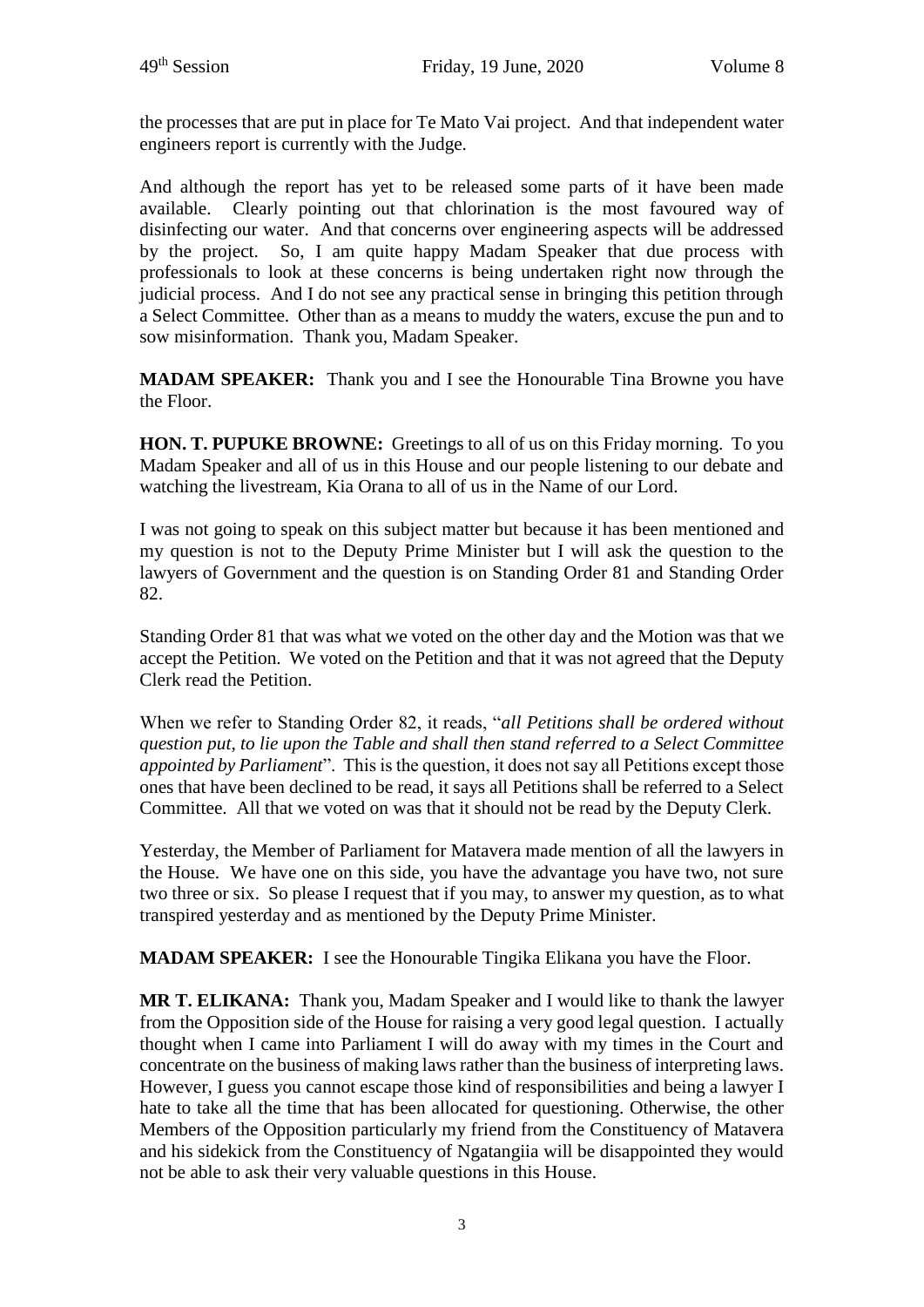The answer to the question, Madam Speaker is a very short one and it does not take an Einstein IQ to answer it because Madam Speaker, Standing Order 81 read as follows; "*On a Petition being presented any Member may move that it be read. No debate shall be permitted on such Motion and if it is seconded the question shall be put forth*". Madam Speaker that is exactly what happened when this Petition was put before this Honourable House. The last sentence of 81 states "*if the Motion is agreed to, the Clerk shall read the Petition*".

By that which means if the Petition is defeated then there is no Petition. So Standing Order 82, which the lawyer from the Opposition has focused on, becomes redundant. So that is the simple answer to the question put forward by the lawyer from the Opposition because Standing Order 82 only applies when you have Petitions that have been passed or agreed to be read. I will stop here, Madam Speaker so my friend from Matavera can raise his question.

**MADAM SPEAKER:** Honourable Prime Minister you have a Supplementary answer?

**HON. H. PUNA:** No, the question was put to the two lawyers on this side so I feel obliged to stand and have a say.

**MADAM SPEAKER:** You have the Floor.

**MR V. TUPA:** You are the junior lawyer.

**HON. H. PUNA:** Yes, our senior lawyer has given his answer. I cannot argue with him because he has held the senior position of Solicitor General of this country and he is absolutely correct in my view. Standing Order 81 is the critical Standing Order and as he has correctly stated if a Petition does not get through Standing Order 81, it cannot go on to Standing Order 82.

Madam Speaker, we stand to be corrected but the Standing Orders are put in very logical order and only if a Petition is agreed by the House to be read can get past Standing Order 81 but if the House votes not to have it read then there is no Petition. So really, there is no Petition currently before this House and it should not be brought again before this House.

But I want to add an extra point for our consideration. We all know that in business time is money. Many people quite rightly have complained about the increase in the cost of this project, unfortunately most of those same people are the ones that are holding up this project and that is why really the cost for Te Mato Vai has ballooned, and the more the project is delayed the more the cost will increase. So I just thought it's important to make that point so that our people can understand that it is not Government's fault that the cost for this project are exceeding the original cost. So please let us get on with the business of completing this fundamentally important infrastructure project not just for Rarotonga but also for the whole country. Thank you.

**MADAM SPEAKER:** Thank you very much, I see the Honourable Tina Browne you have the Floor.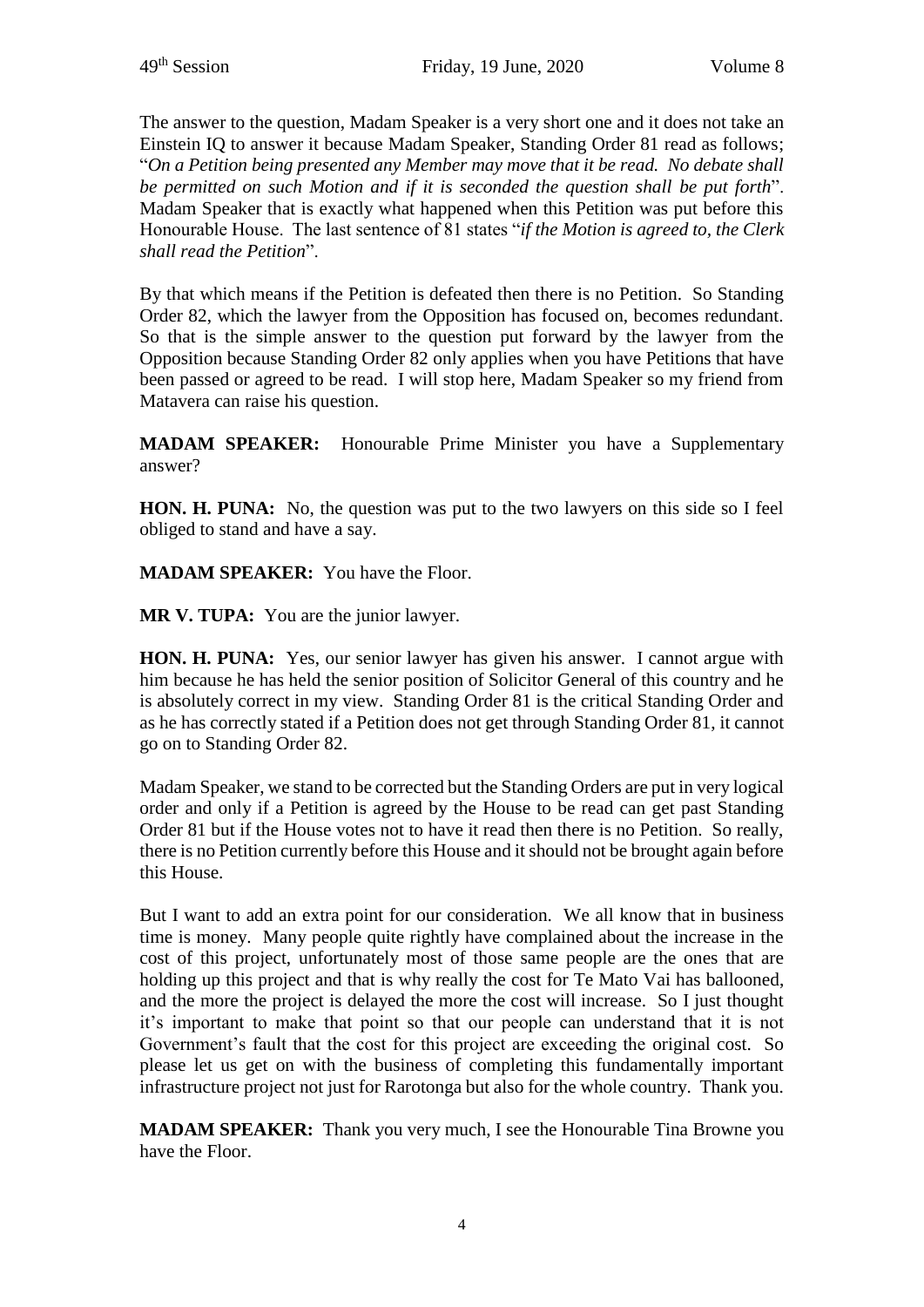**HON. T. PUPUKE BROWNE:** Thank you to the two lawyers for the answer. We understand how lawyers function you have your interpretation and I have my own interpretation. Before I ask my question for this day, I want to give an explanation on the background for this question.

Yesterday we talked about seabed minerals and what I heard it seems the Northern Group is in a strong position when replied to the complaint of the Southern Group. What I heard we have the nodules and the fisheries and we have another advantage, which we had from way back. Today as you can see all the women on our side are wearing the traditional Rito hats because we know Rito hats are made in the Northern Group.

This is a talent for the women of the Northern Group weaving hats. Although the Honourable Member for Penrhyn in his remarks yesterday said most of the nodules lie on the seabed of Tongareva, I want to make an announcement that the most beautiful rito hats comes from the island of Rakahanga. I will agree that the most beautiful traditional mat comes from the island of Pukapuka but the most beautiful rito hat comes from the island of Rakahanga, then Manihiki follows and then island of Penrhyn. If you want to buy any rito hats from Rakahanaga, please contact me.

My question is, because we're not planning any more but putting things to action. What are our plans to help the people in Rakahanga to transport their hats, brooms and coconut oil to sell at the market here in Rarotonga? I am not sure who will answer this question but I can see the Minister of Transport. I am sure I will not get a good answer because I didn't say the island of the Minister have the most beautiful rito hats.

**MADAM SPEAKER:** Thank you. I see the Honourable Minister Robert Tapaitau.

**HON. R. TAPAITAU:** Greetings Madam Speaker, staff of Parliament, to the Prime Minister, Deputy Prime Minister, Ministers and all the Members of Parliament. To the Leader of the Opposition and your Members, Kia Orana.

Thank you for the question and it's a good question. However, there's a little bit of oversight. I think the order of count from one to three is incorrect. I think Penrhyn is number one because when you look at the rito hat from Penrhyn it is so beautiful. Although the Honourable Leader of the Opposition claimed the most beautiful rito hats to come from Rakahanga, if you look at my wife and you want the most beautiful rito hat, see my wife, Meli Tapaitau.

I will now come back to the question. Yes, you're right, we are of the same thought, I am looking for a ship for us but Government is waiting for the roadmap plan. The roadmap is completed and we're now looking for a ship but we have been interrupted by COVID-19 hence the delay. In terms of our need for the ship, I do want a ship for the Northern Group.

Since day one when I came into Parliament, that has been a pressing issue for me. Let us the people in the Cook Islands think that I am not doing anything for us. There was a major issue during the Christmas period. A ship was chartered to take our people, so whoever out there is disputing that the Minister of Transport is not doing anything for transport, that is so sad.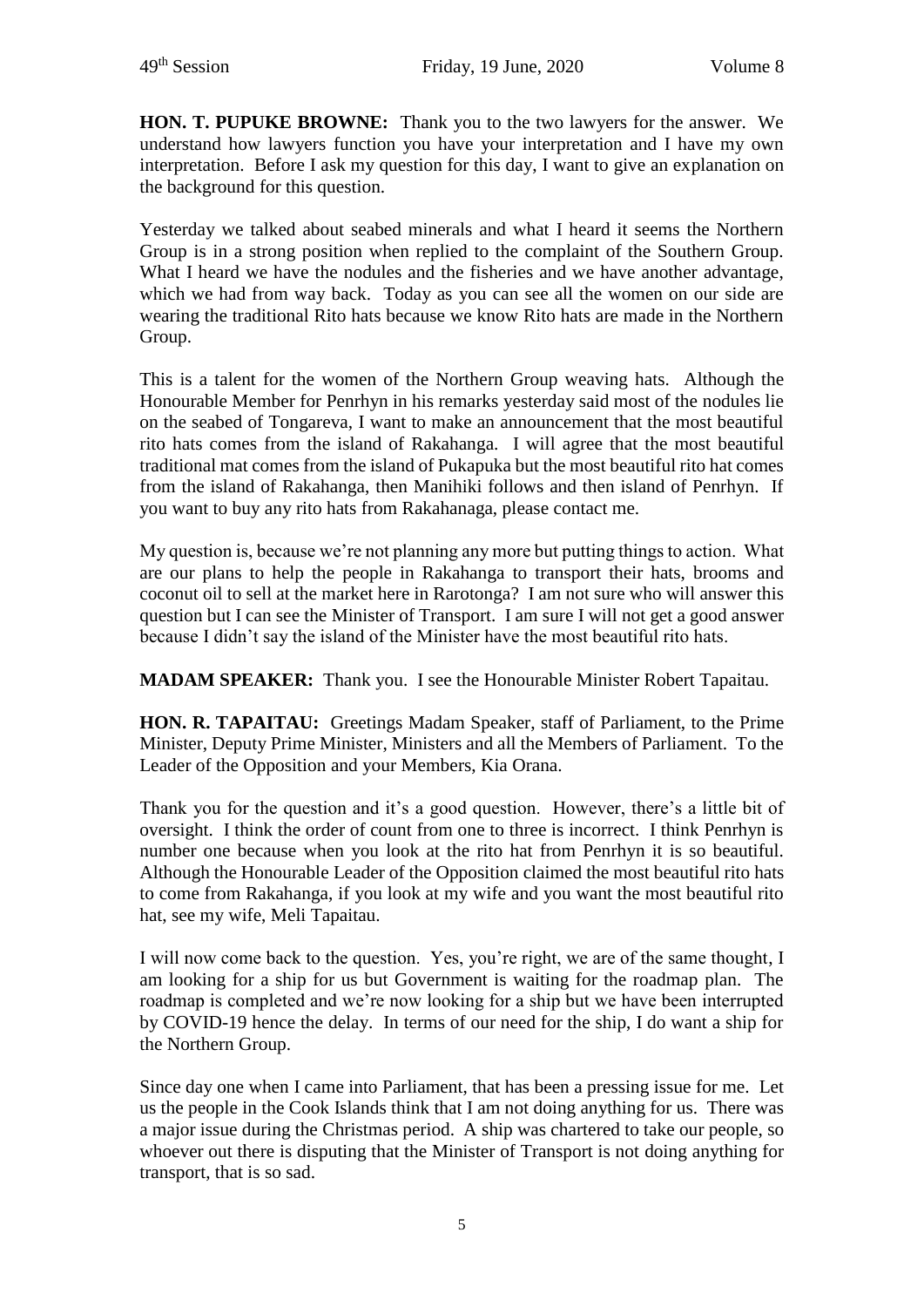Since I was 18 years old, I have been travelling on Tapi's ships for that long. If anything, I do not think a lot of you have been travelling by ship. These ships that we travel on is intended to carry cargo and not for passengers. I am looking for a better ship and why did you criticize about my trip to Penrhyn. I went there for the airport project. Why do our people continue to travel on these ships when we can do our airport and fly our people home?

The ships that are still in use now are the same ships when I was still eighteen years old, I am almost forty years old and it is still the same. You people try and sail on these boats and see what it feels like. I apologise to the Honourable Member for Rakahanga but the issue for shipping is always close to my heart. You should support the proposal for \$10 million to buy a ship. My need is also your need and this is also the need of our people in the Northern Group.

Every Government from past years including your Government did nothing. This is not a problem from ten years ago when CIP got in, this has been a problem for previous Governments. We must all come together and work together and of one mind to acquire a ship for us.

It is a beautiful question but we are still trying to get a ship for us.

**MADAM SPEAKER:** Thank you very much Honourable Minister. It is perfect timing and our thirty minutes is over.

We will now move on to the business of the day which is on the presentation of Bills, which is on the Appropriation Bill 2020.

I call on the Minister Responsible.

**ACTING CLERK AT THE TABLE (J. DANIEL):** Short Title Reads: Appropriation Bill 2020.

#### **BILL READ A FIRST TIME**

**MADAM SPEAKER:** Can the Minister please give the date and the time for the Second Reading of the Bill?

**HON. M. BROWN:** Forthwith Madam Speaker.

**MADAM SPEAKER:** Thank you Honourable Minister. The Appropriation Bill 2020 is called for a Second Reading forthwith. I now call on the Minister for the Second Reading of the Bill.

**HON. M. BROWN:** Thank you Madam Speaker. I now move:

#### **That the Appropriation Bill be read a Second time**

Madam Speaker, I am pleased to be here today to talk about the Government's 2020 Budget, the key financing mechanism that will help our country withstand the economic storm that we are facing.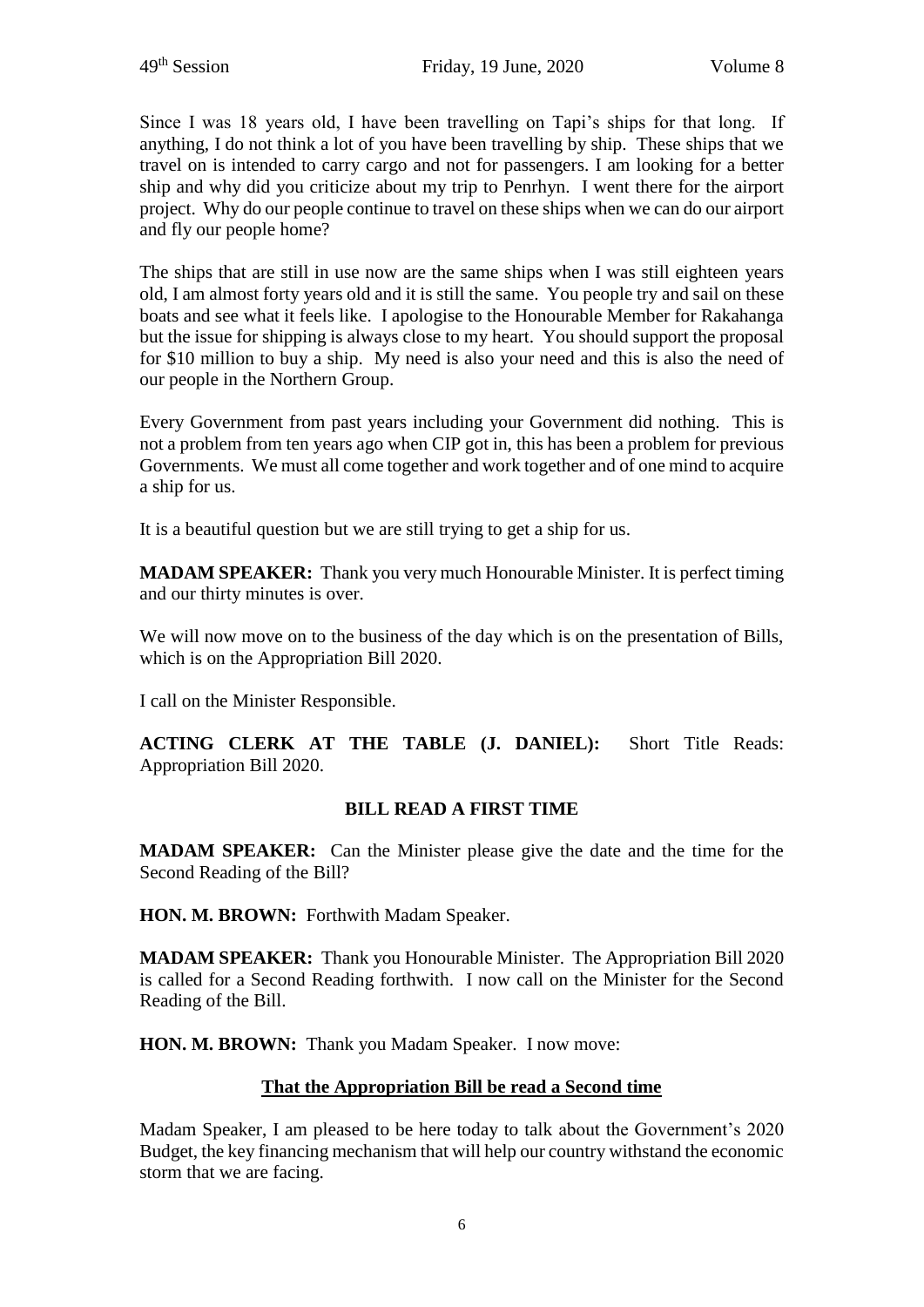Before I start, I would like to extend a warm welcome to everyone with us here today in Parliament, and to our people listening from Rarotonga, our Pa Enua, and abroad.

As the Minister of Finance Madam Speaker, I am proud to fulfil my duty to present a budget today that will support our households and our businesses as we voyage together through this storm. I call it a storm Madam Speaker because that is what we face right now.

COVID-19 has swept the world, coming out of the blue, killing thousands, devastating economies, and wrecking havoc in businesses and the lives of people. It has caused economic chaos.

We in the Cook Islands have been blessed that the worst of the storm has missed our little paradise so far, but have been and we are still being bashed by strong and dangerous headwinds.

These winds are in the form of some severe economic challenges that will affect everyone in our country, either directly now, or less directly as our economy absorbs the impact of this severe shock.

Madam speaker, this budget is about steering our country, our people, our Vaka, through this storm, to safety and shelter on the other side. Before we look forward, we should first understand where we are now, how we got here, and even where 'here' is.

Last year's Budget was the first budget of our new Medium-term Fiscal Framework, and implemented the first year of the medium-term fiscal strategy.

That budget saw us move to a four year planning horizon for government, and the inclusion of what we call the counter-cyclical fiscal measures or to put it simply it means when times are good we put money aside for a rainy day.

So, as part of that strategy, this Government transferred \$56.7 million into a stabilisation account. And those funds Madam Speaker are a blessing and will position us well to face the huge challenges ahead. But, I hear you ask, where are we today?

The first three quarters of this fiscal year indicated that we were going to continue to another record year of strong growth. July 2019 saw record tourist arrivals, again, to the Cook Islands with 18 ½ thousand tourists, a record that has been growing year on year. Arrivals through to February were greater that the year before. Outside of tourism, construction was also growing strongly with Government and private investment. Business was booming!

But in December 2019 we began to hear news of a new virus in China. And in January and February we kept hearing further stories about the spread of COVID-19 by now a global pandemic. And by March countries were closing their borders to slow the spread of the virus. And our country, along with our Pacific Island neighbours, and New Zealand and Australia, we made our decision to close our borders too.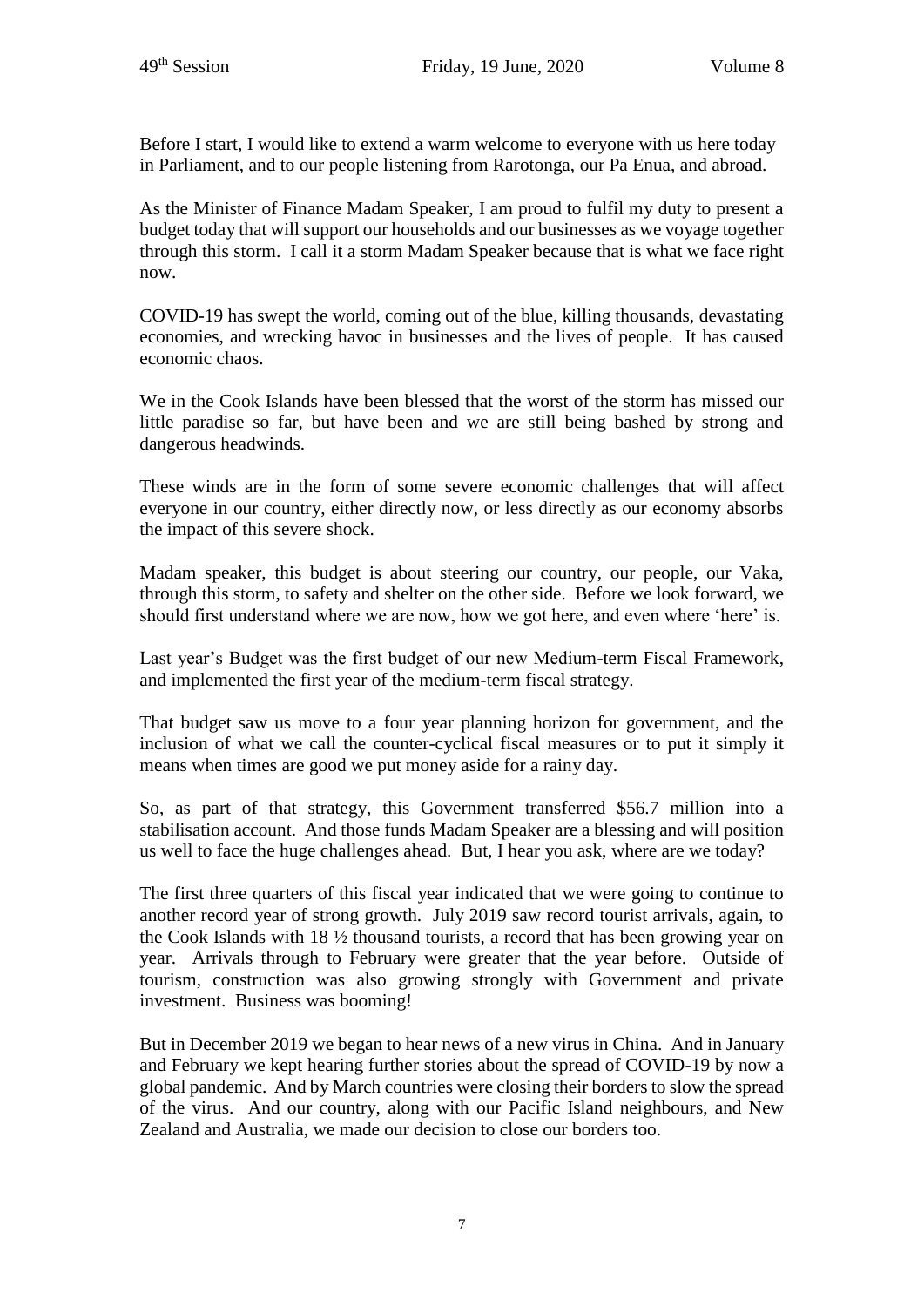I would like to pause for a moment here to acknowledge Te Marae Ora, our Ministry of Health, the Secretary and her officials who so quickly saw the risk of COVID-19 and began preparing. We have been blessed Madam Speaker that so much of their planning and preparation has meant that the virus did not arrive here, that we have remained safe and healthy. A lot of work went into that planning and preparation to closing the borders, to managing the quarantine of stranded Cook Islander in New Zealand in partnership with the Ministry of Foreign Affairs and Immigration, and bringing our family home safely.

There were many sleepless nights during those months, and again we say thanks to the Ministry of Health in particular for their tireless efforts. Madam Speaker, we successfully kept the virus out, and likely saved many Cook Islands lives in the process but there has been a cost to our economy and it is a cost that we will take some time to recover from.

But have no doubt that it is a cost that I believe that all Cook Islanders agree was necessary to protect our people. We have a high population of mamas and papas, we have many who suffer from non-communicable diseases, both categories of high risk which would make the impact of COVID-19 deadly.

Having kept the virus out, at least for now, it is time to look forward to the future, to look at what we need to do to balance the needs of our people, both the health needs and the economic needs. Most people think of big businesses when we use the word economic, but here in our country it is different, our economic needs are across all people and relates to those same mamas and papas whose health we need to protect. Our Cook Islands economy has roughly a 65 percent exposure to the tourism industry. The shut-down of tourism to the Cook Islands has caused an immediate and substantial economic shock which has had far reaching impacts within our community. Our Gross Domestic Product, or GDP, is now expected to decline sharply by 9 percent in 2020, keep in mind that this impact is due to one bad quarter.

This one quarter of the year Madam Speaker has impacted businesses and households, it has cost jobs, affected livelihoods and it will continue to do so for a while longer. However, we need to be clear that the impact would have been far worse, Madam Speaker, without the Government's Economic Response Plan.

GDP is expected to contract by a further 5.3 percent in the 2021 year and that sounds bad and it is bad. But to provide some context that 5.3 percent decrease is over the course of a year, as opposed to the 9 percent we just had over the course of a single quarter.

While we expect the contraction to continue into the next year, it is with Economic Response Plan that we can begin to look forward towards our recovery. The Economic Response Plan is the centrepiece of the Government's, it focuses on Lifeline Support, Kick-starting our recovery and transforming our economy to become smarter and greener and more resilient. How are we expected to fund all this I hear you ask. Allow me to explain.

The strong economic growth of the last few years and the first 3 quarters of this 2019/2020 year has cushioned us somewhat from the shock of that last quarter. Tax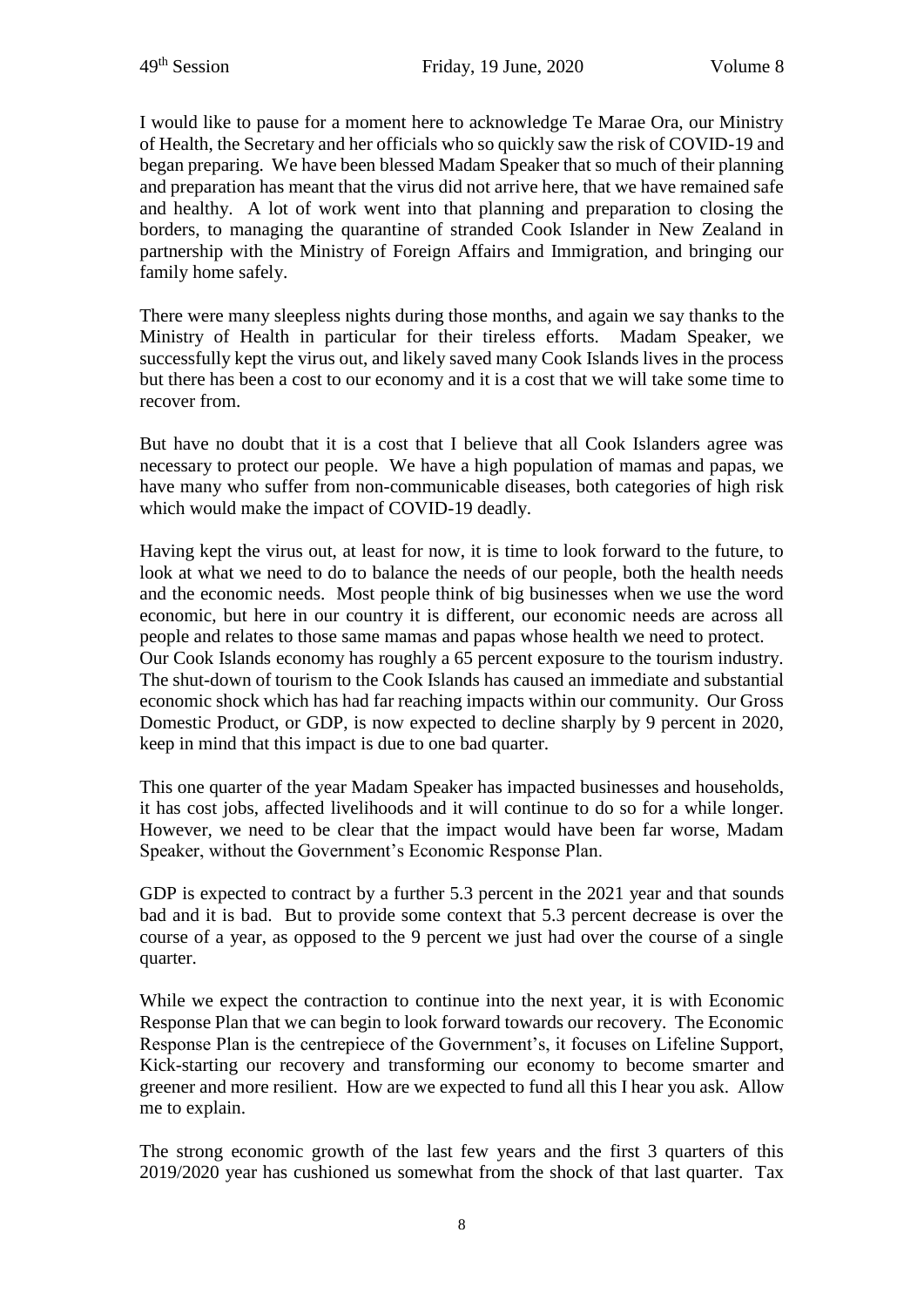income for the year is forecast to be \$140 million, that is \$19 million below last year's level. The Government's other revenue is expected to reach \$49.5 million, which is about half a million dollars below expectations.

It is important to note that some of these funds are one-off receipts, such as the generous support provided by the Government of New Zealand of an additional \$7 million to support the Phase 1 of the Economic Response Plan, as well as the support from Australia of \$600,000.

These funds are vital in supplementing our fiscal reserves as we move into 2021 and are most appreciated. Having friends to look to support us at such times is incredibly valuable and reassuring particularly as that support has been and continues to be vital for our long term recovery.

So the strong revenues of this year will place us on reasonable footing as we enter the next financial year but balanced against this are our operating expenditures and capital.

Our total operating expenses for this year are expected to be \$189 million which is a sharp increase on the \$157 million of the prior year.

The additional spending primarily relates to Stage 1 of the Economic Response Plan with \$28 million of direct support set aside to support our people.

Capital expenditure this year is estimated at \$38 million also slightly up on the previous year.

I announced last year that Government was launching a significant programme of capital investment and I am proud to say that we have made strong progress this year. Much of this driven by our Minister for Infrastructure and I probably don't need to tell you that. During a drive round the island you can see the Government's work in practice, roads, bridges, water, drainage and the work continues in the Pa Enua with cyclone shelters and other roads.

Madam Speaker, once we consider our revenues together with our expenditures we result in a fiscal balance of minus \$25 million or minus five percent of our GDP.

When I say minus \$25 million this means the Government consumed \$25 million of our cash reserves in this financial year. But most importantly we had the cash reserves to be able to do that.

And this is where those funds, Madam Speaker that we have accumulated over the past years through careful fiscal management and through prudent financial decision making, those funds that we have put aside into our reserves becomes so important.

Government started with a \$106 million in cash at the beginning of this financial year and even with a fiscal deficit of \$25 million we are ending this financial year with \$74 million in cash reserves and it is these cash reserves, Madam Speaker that will serve us very well as we move into the next financial year.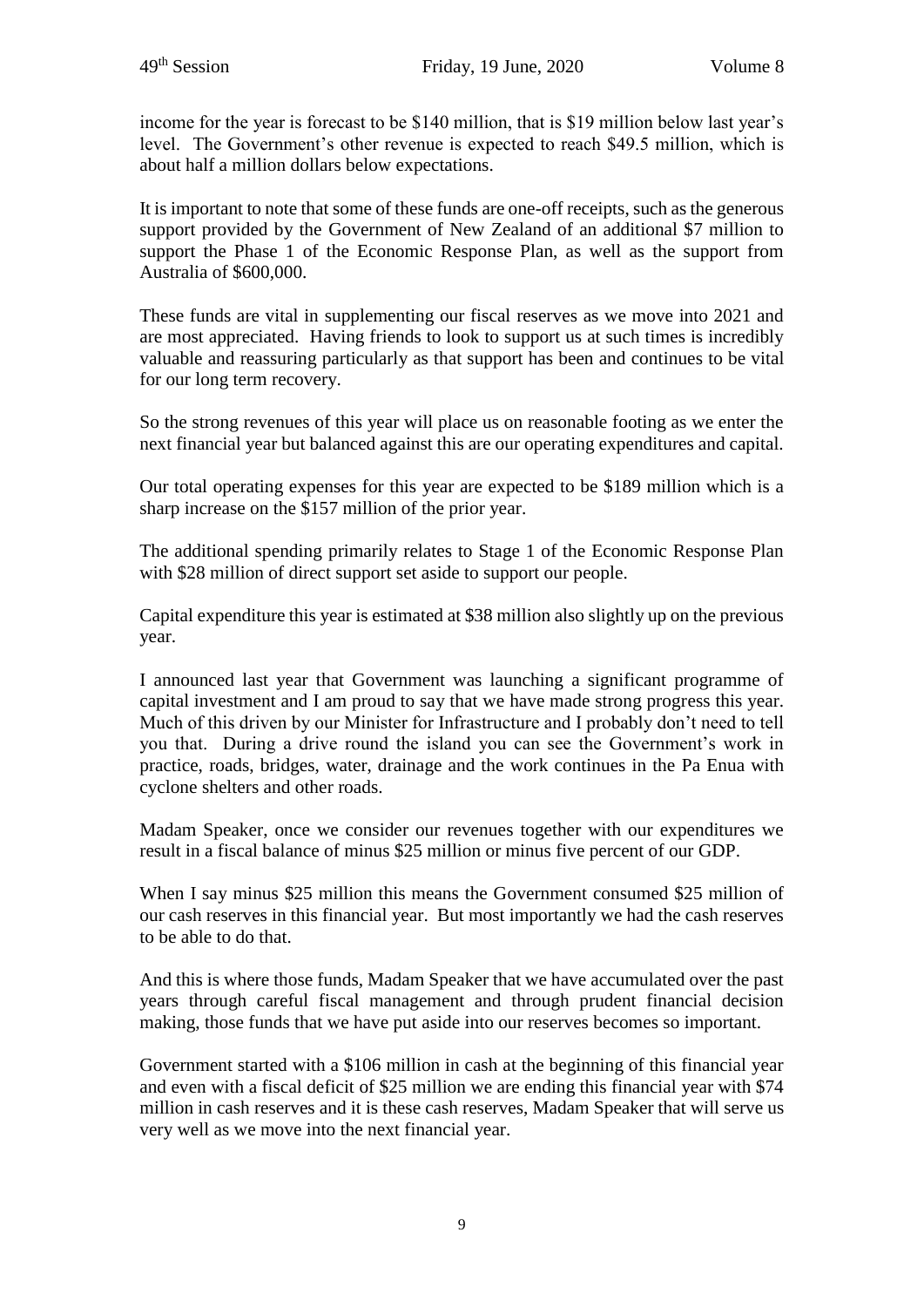I have mentioned our cash reserves but there are more pieces to this puzzle. With GDP set to reduce further in this coming financial year before an expected improvement in the following financial year, Government will need to endure several years of reduced income.

When a household enters into a period of reduced income they have three options. They can opt to spend less money or they can borrow money or they can find a way to earn more money.

This is the same with the Governments although it is harder for Government because the health of the economy depends so heavily on what decision the Government takes. If the Government spends less, this can have a real negative impact on households and businesses. This is why the Government has chosen the path of stimulus.

If the next year goes according to our forecast the Government will remain in a reasonable position. We may have to spend a little less and together we may need to find a way of earning a little more.

The Government has already commenced this process in this Budget with the economic response plan. We have looked across Government and identified where funds can be better prioritised. We have had to put some new plans and programmes on hold and redirected that funding towards core services and the Economic Response Plan.

In the last Budget the Government started a programme of salary increases for public servants, reducing the pay gap to the private sector. These salary increases were expected to add around \$6 million to Government expenditure over the next two years.

This programme has now been put on hold to ensure that the Government can deliver a fiscally prudent Budget. However, I remain confident that we will re-introduce this programme at some point in the future but only when it makes fiscal sense to do so.

I have talked about the fact that the Government's response is based on stimulus, not austerity. To that end I call this a fiscally responsible Budget.

While a few Government Agencies have received modest funding increases where it was necessary, others have seen either minor reductions in funding or deferrals of their planned funding increases.

Government provides critical services to our people and can only operate effective services with a certain amount of cash. Moving towards austerity would mean cutting Government head count and services and this would affect our services to our people.

I think we can all agree that Government services were not were where they needed to be in 1996 and we do not intend to return to that position nor is austerity what the economy needs right now. It needs in economic language counter-cyclical fiscal policy and fiscal responsibility which means it needs stimulus.

Being fiscally responsible means looking at the funding that we could delay or divert to more important things and this we have done.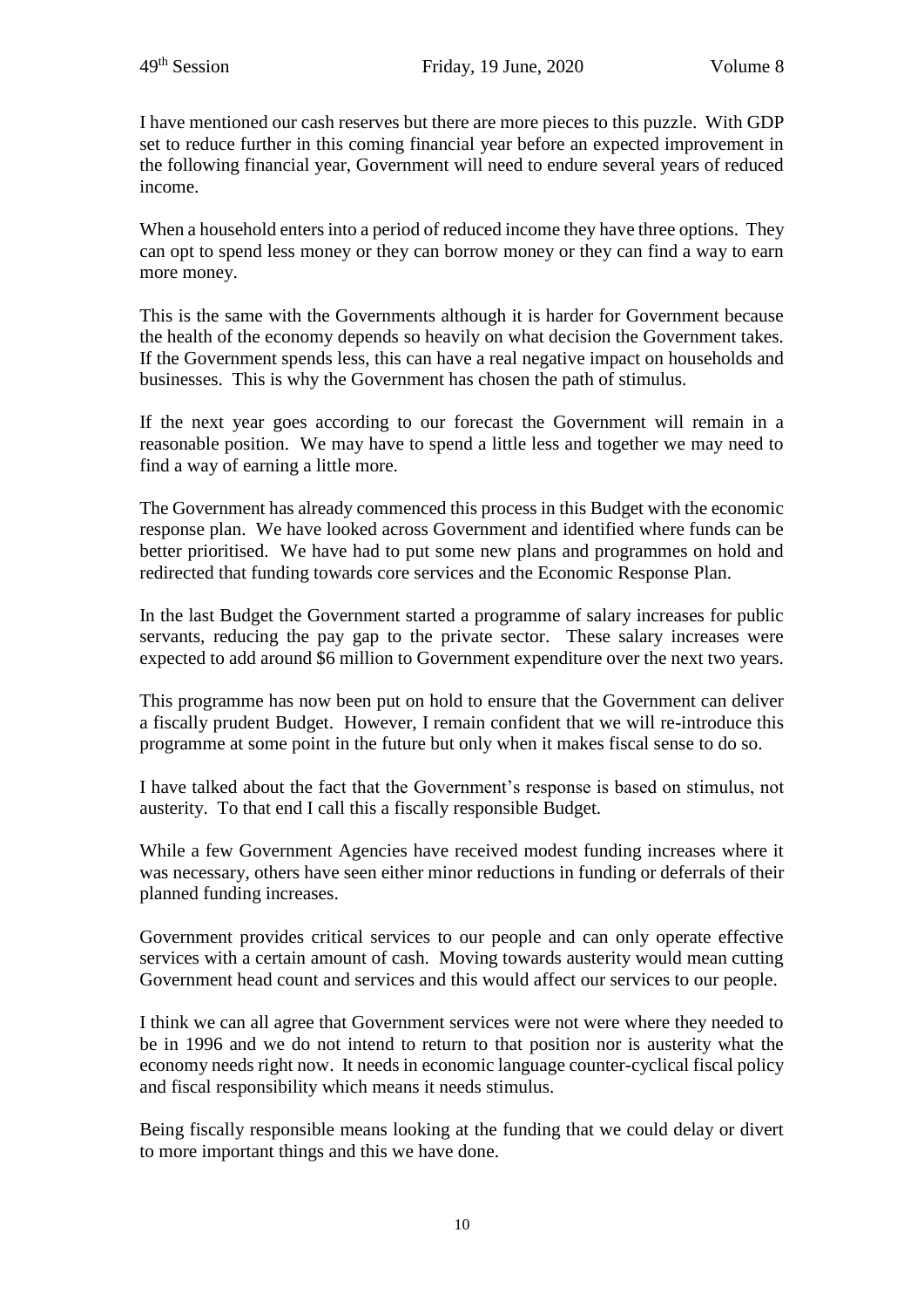Government's operating expenditure is forecast at \$232 million in this coming financial year. A little over a quarter of that is for the Economic Response Plan. These funds will be managed by the Ministry of Finance and Economic Management.

We have also continued to fund for our medical response to COVID-19 which will support our work of opening the borders.

After the next fiscal year, we expect to see our operating expenditure return to what we would call normal levels of around \$172 million per year.

We will continue to monitor the economy and the effectiveness of the economic response and we will make future expenditure decisions as we gather the data.

The medium term fiscal strategy also introduced what are called the Fiscal Responsibility Rules to the budgeting process. These rules guide the Government in limiting the debt that we take on, limiting expenditure and spending our cash reserves.

It is important to note that these rules would limit the Government's ability to respond to the current economic situation. When we experience an economic shock of this magnitude the Government has the option of suspending its adherence to these rules, allowing us to make a stronger response.

To that end I can confirm that the Government will not meet our rules on fiscal deficit nor on expenditure and we shouldn't. We need to use our cash reserves to the maximum we can in support of our people in these unprecedented times.

As I mentioned the second way to manage on a reduced income and only ever a short term solution is to borrow money.

The size of the economic response that Government will undertake requires us to borrow extra funds. Government will draw down on debt agreements to borrow \$70 million in this next financial year and we expect to draw down another \$17 million in the following financial year.

As the economic recovery gains steam we forecast that revenues will begin to improve by 2022-23 allowing us to commence paying down this additional debt.

There is a problem with borrowing money though you have to pay it back and with interest.

Madam Speaker, the Government has looked carefully at how much we must borrow and in conjunction with our cash reserves and finding savings we have minimized the loans that we will draw upon.

The most important of our fiscal rules which we call the fiscal anchor is the net debt to GDP ratio. This rule is there to prevent Government from taking on too much debt, debt that it cannot support.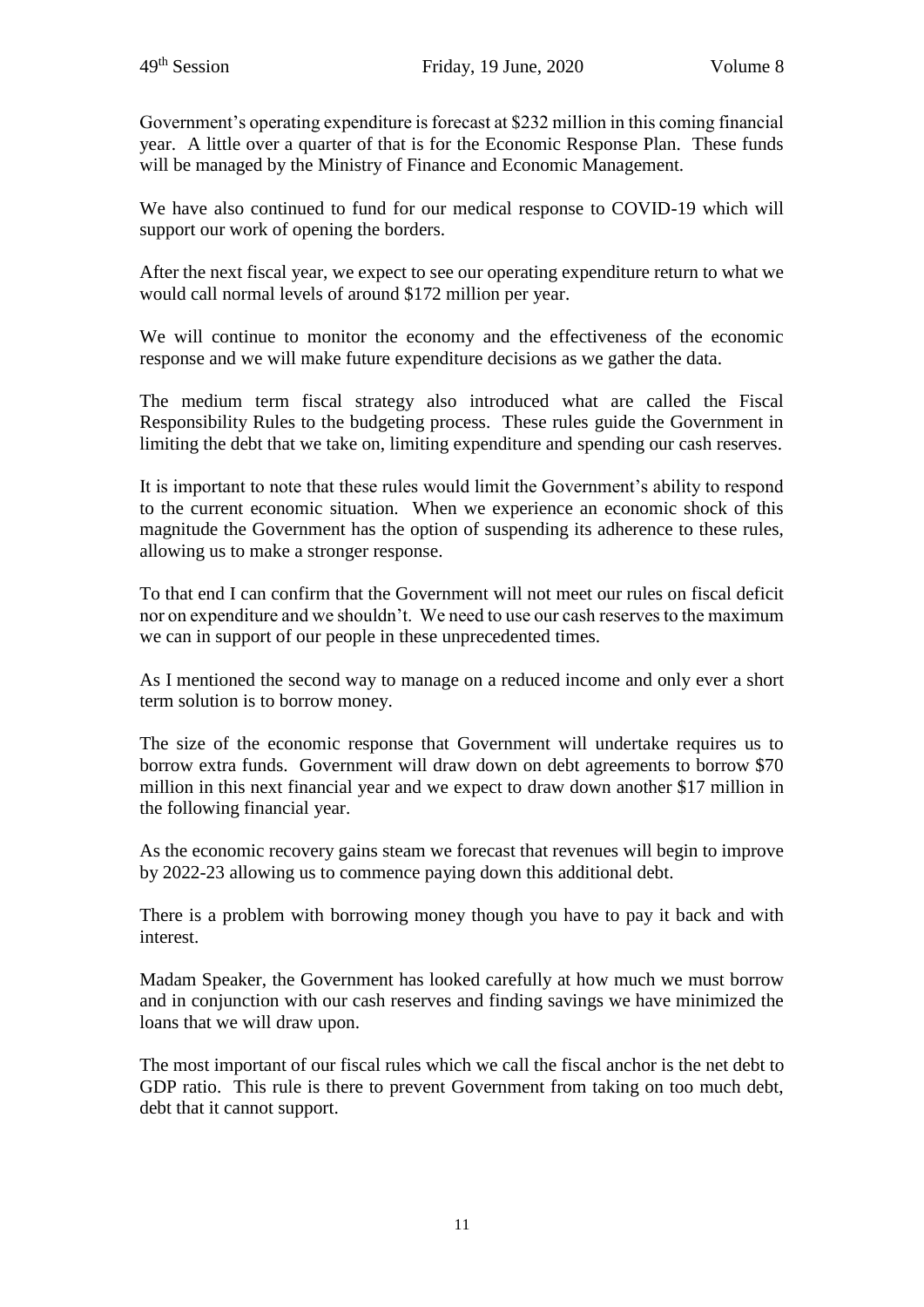This rule sets a limit of 35 percent of GDP as the maximum net debt that Government can take on. I am very pleased, Madam Speaker to advise that we have stayed within this limit.

But we will still incur a period of time with increased repayment requirements while we pay down this new debt and this will require yet more fiscal prudence over the medium term to manage this effectively.

The last solution to reduced income is finding a way to earn more income as a country.

We had a plan to increase our country prosperity over the last ten years. We put our Vaka on a course and stayed true, holding firm to the *ama* in our voyage. Our Vaka has been hit by a huge economic storm. Now we must patch up our Vaka, plot a new course to renewed and restored prosperity.

Making more money is always a longer term or strategic plan and leads us into the center piece of this Budget, the Economic Response Plan Phase 2.

The intent of the Economic Response Plan Phase 2 is to increase investment, to drive growth in the absence of tourism while supporting Health and maintaining economic activity. It will aim to position the Cook Islands economy and our businesses to recover from this economic shock as quickly as possible.

The Economic Response Plan Phase 2 is budgeted to a total of \$76 million in this Budget through both direct and indirect budgetary measures.

Direct measures means through Government spending we will draw upon our reserves all the funds we will borrow and most of these funds will move into the community and the private sector in the form of support, grants or loans. Direct support totals \$64 million and is being appropriated in the form of an administered payment.

Indirect measures include revenues that Government will forego or another way to look at it is these are funds that people will be able to keep in their own pockets.

In Phase 1 of our Recovery Plan which started in March this year of the total package of \$61 million at that time, \$28 million was directly appropriated in the Supplementary Budget.

**MADAM SPEAKER:** Honourable Minister, I will have to interrupt you for now and Parliament will suspend until 12.00 p.m.

# **Sitting suspended at 11.27 a.m.**

#### **Sitting resumed at 12.00 p.m.**

**MADAM SPEAKER:** Honourable Members, please be seated. Parliament is resumed.

Before we suspended, the Honourable Minister Mark Brown had the Floor on the Second Reading of the Appropriation Bill 2020 and you may continue.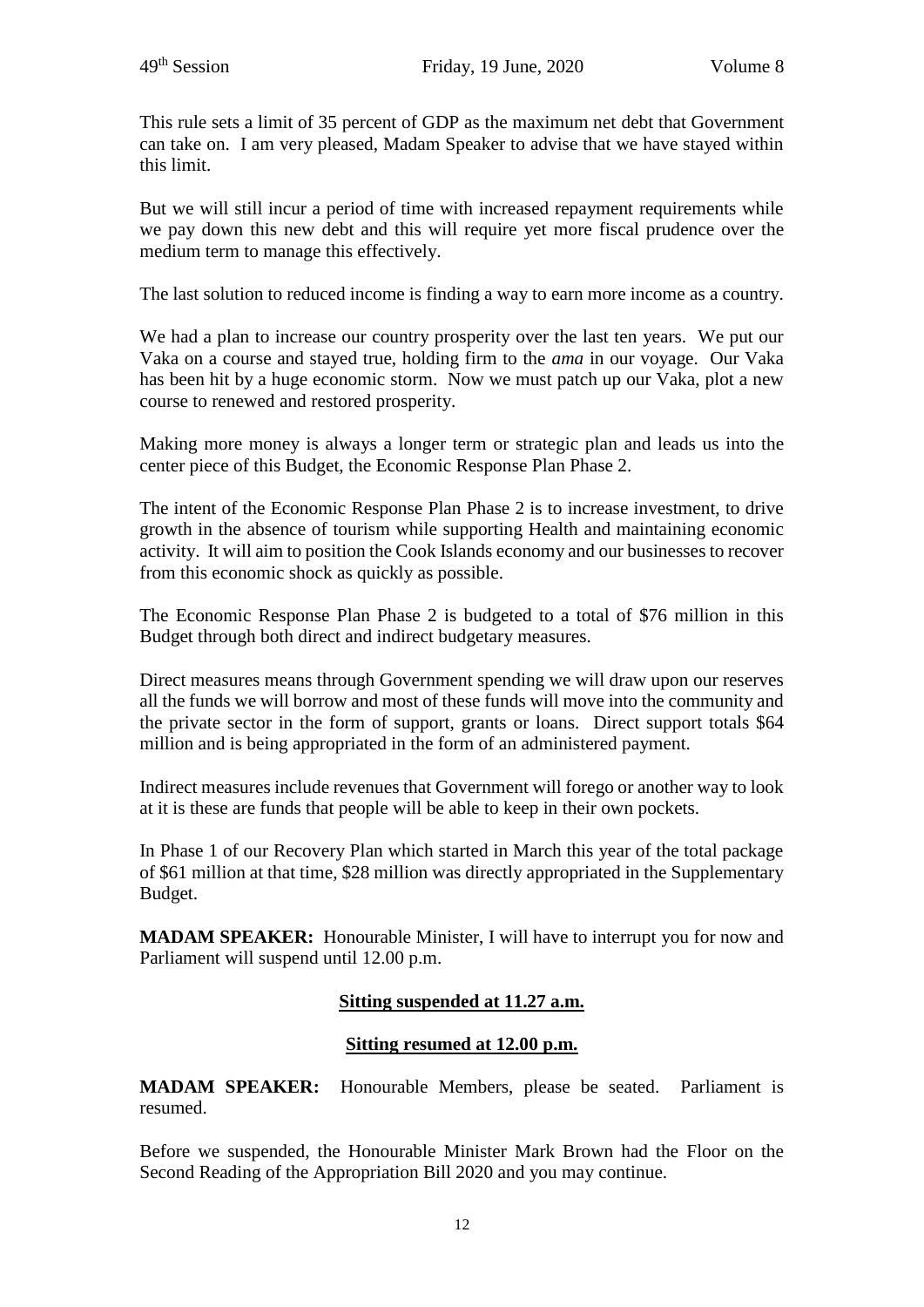**HON. M. BROWN:** Thank you Madam Speaker. Before the break, we were talking about Phase 1 of the Economic Response Plan which we started in March this year and of the total package of \$61 million at the time, \$28 million was directly appropriated in the Supplementary Budget. Those funds allowed us to provide business grants, wage subsidy and unemployment support to our people and businesses, keeping them afloat.

And here I would like to acknowledge the Ministry of Internal Affairs, the Cook Islands National Super Fund, the Private Sector Taskforce and my own Ministry of Finance and Economic Management. Phase 1 required an incredible amount of work to get up and running, in a space of just a few weeks and these agencies responded and delivered a package of responses that have helped many, many people and businesses.

And now turning to Phase 2 of the Economic Response Plan. Madam Speaker there are three main thematic areas to the Economic Response Plan, these are: Lifeline, Recovery; and Transformation.

The first theme, the Lifeline, includes a range of short-term stimulus measures and initiatives that will deliver a lifeline of financial support to households and businesses. Further, the Economic Response Plan will deliver tools and initiatives for mid-tern economic recovery and will also lay the groundwork for the transformation to a more diverse and dynamic economy for our future.

The Lifeline measures includes: continuing the wage subsidy, to extend the wage subsidy for eligible businesses until September 2020 at an increased rate of \$320 per week for full-time staff and \$160 per week for part-time staff. At last count, Madam Speaker the Government was paying wage subsidy support to 3,800 Cook Islanders who has been affected by this COVID-19 situation.

We will also continue the Unemployment Benefit and include re-training initiatives for our people who have been left without employment. We have developed an Emergency Hardship Fund, to provide essential relief for families and individuals facing financial hardship. The National Superannuation Fund has agreed to reduce contributions to 1 percent for employers and employees and this will be extended for another 3 months at this reduced reduction of 1 percent.

We will put in place legislation to increase the Tax Free Threshold for individuals from the current \$11,000 per year to \$12,800 back dated to the January 2020 and then up to \$14,600 from the 1 January 2021. Coupled with the increase in the minimum wage to \$8 an hour, this will put more money back into the pockets of particularly low income earners.

Te Aponga Uira on Rarotonga and also the Mana Uira of Araura have agreed to continue their discounts for the next three months for \$100 dollars of your power bill and also for businesses a continuation of those business that are receiving economic support from the Government 60 percent discount on your power bills for the next three readings.

The Sole Trader Cash Grants will again be provided in these next 3 months as a oneoff immediate cash injection to all registered sole traders that are affected by this pandemic. We will be providing interest relief to those who have loans at the bank over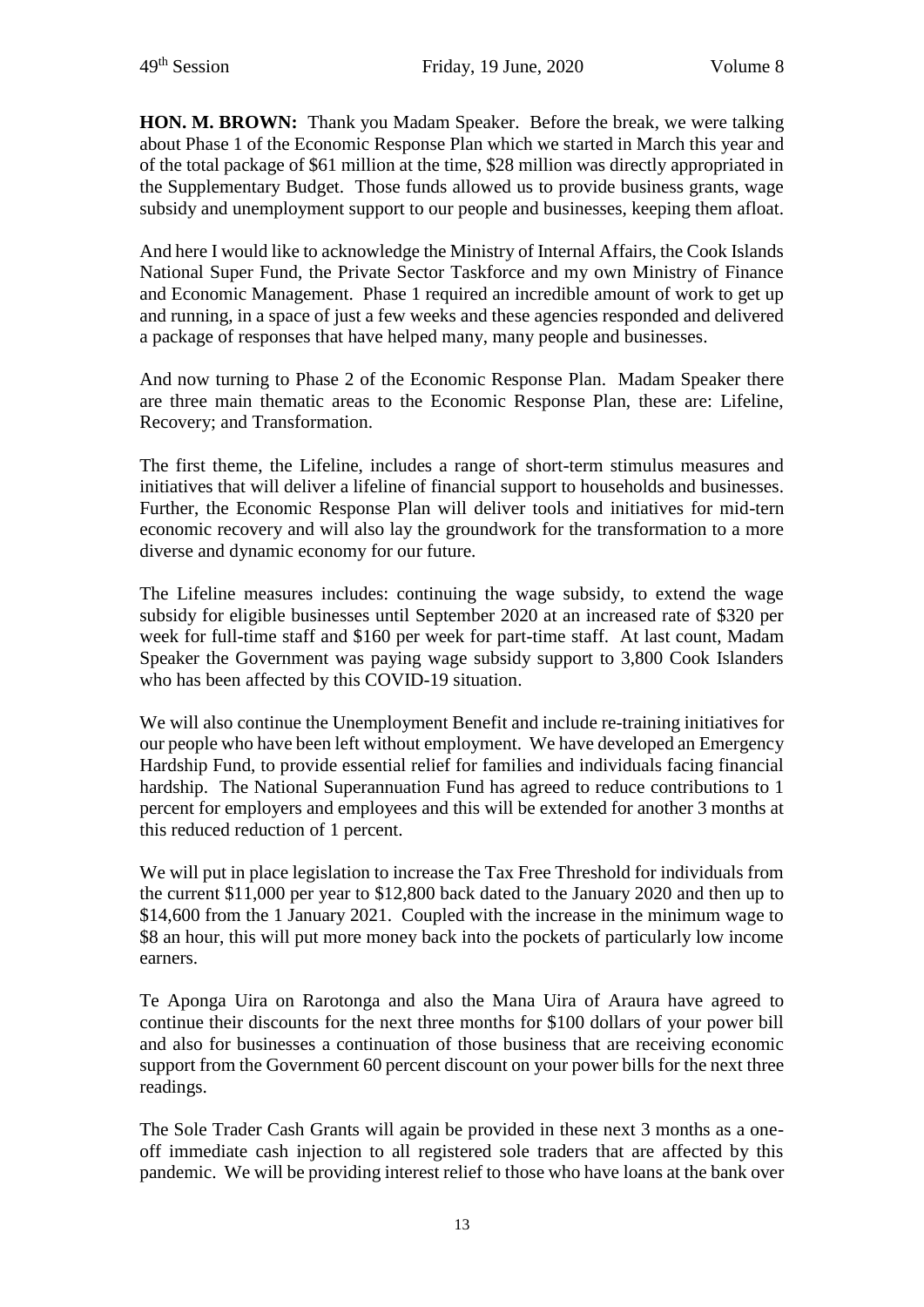the period of the next 12 months so that we can reduce the burden on loan repayments. And those businesses that require more than what the Government can provide we will be making available a Business Continuity Credit Facility to be able to access low interest short term loans for businesses.

The second theme of this Response Plan is Recovery, which is about Kick-Starting the Growth of our economy.

Based on the pandemic's current trajectory, most indicators point to a gradual reopening of our borders. Government recognises the need to ensure the country is prepared for the day visitor's return, but even then, it is unlikely that we will return to our previous tourist arrival numbers immediately.

Phase II includes measures that focus on the medium-term and seeks to address to address some of the capacity constraints that we faced before March.

A Training Subsidy – for employees and grant funding for those businesses that upskill their employees. There will be a Fees Free Program to encourage the upskilling across the population, the Government is providing funding to waive of fees at the Cook Islands Tertiary Training Institute and a select number of certificates offered by the University of the South Pacific during semester 2.

Further, tax measures include accelerated depreciation targeting business to encourage investment in new productive equipment. And also towards the Business Growth Loan Program, we are looking into provide reduce interest, longer term loans and Government guaranteed loans to reduce finance cost for investment.

The Third Area in the Economic Recovery Plan is Transformation – moving on to a smarter, greener and more resilient economy.

Government can set up a platform for a diversified economy but government is not itself a business. Instead we look to the private sector to identify the opportunities and we will support them where we can. The smart economy initiative is the Government's soon-to-be online Manatua Cable and the reform of the telecommunications sector these are catalysts for a commercial ICT tech transformation. The smart economy will provide initiative will provide a mix of grants, lower interest loans and tax credits to support commercial business ventures providing innovative ICT applications and services to businesses and consumers.

Secondly, the smart agri-tech area, this initiative aims to foster innovation and productivity in the commercial agricultural sector by providing grant funding and equipment to encourage investment and improve commercial viability and economic sustainability. The green economy incentive Madam Speaker is enhanced accelerated tax depreciation to encourage investment in environmentally sustainable assets with a focus on greening our economy.

We have heard about the importance of diversification over the last few months. A transformation of our economy will require significant diversification and this week we have started sowing the seeds for diversification.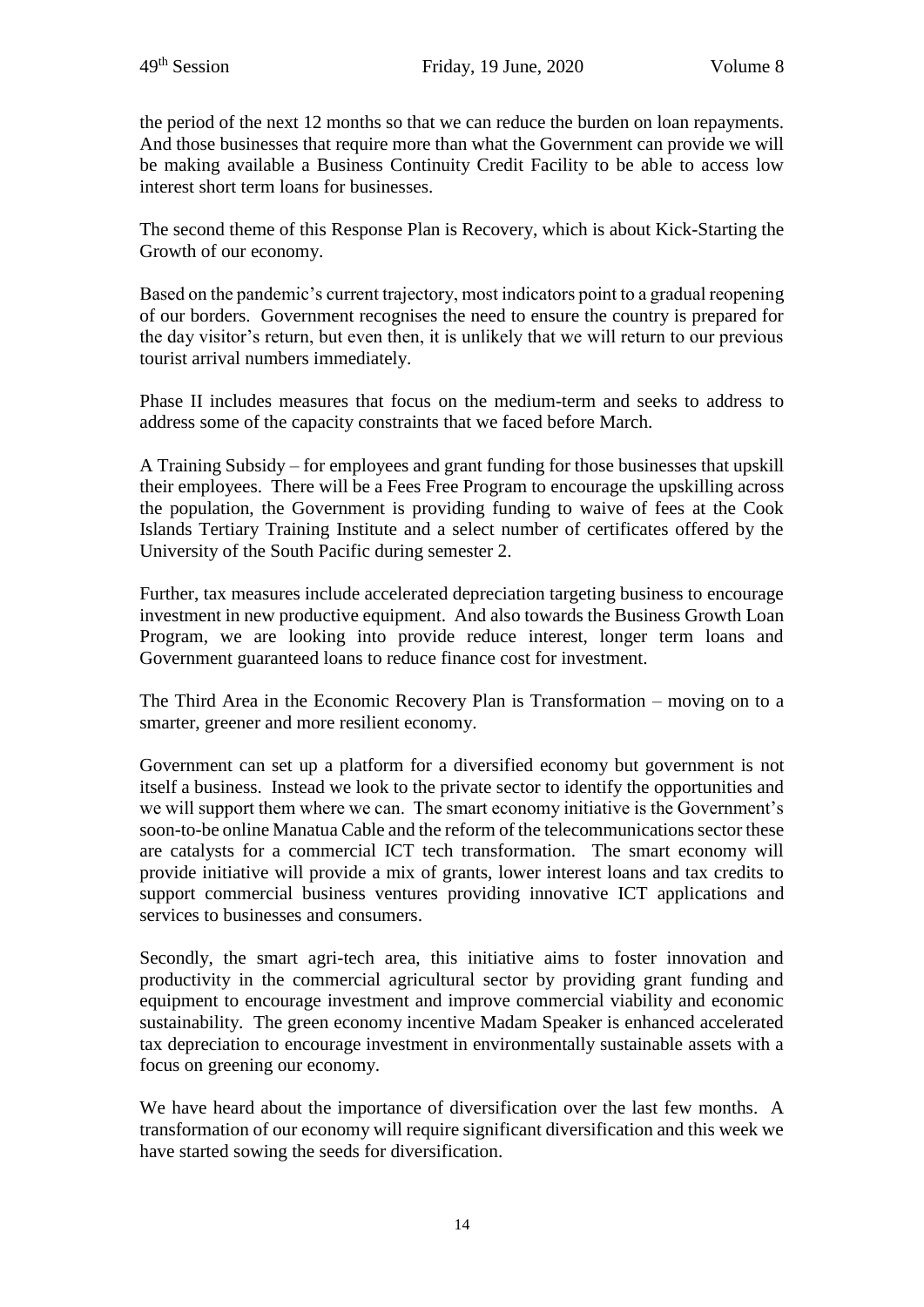And so it is appropriate, Madam Speaker that this week's daily verses centred around the parable of the sower of seeds from the Book of Mark. And the three key Bills before the House this week were all aligned around sowing the seeds so that we can harvest the fruits in future years. Sowing the seeds to allow banking transformation in our country. Sowing the seeds to begin exploring the mineral wealth in our oceans that may increase our income and sowing the seeds here today that will continue to provide blessings to all of our people. And we have been blessed. The Scriptures gave us a lesson of putting aside during the seven years of prosperity so that we may endure the seven years of famine. And this Budget demonstrates that lesson, Madam Speaker that when God blesses you financially, don't just raise your standard of living but raise your standard of giving. I therefore give this Budget the name that it deserves, the Budget of Blessings.

The Government is able to deliver this Budget today because we set a plan ten years ago and we followed it in a fiscally responsible manner over the past decade. The strong revenues we have collected, the efficient management of debt, the active investment in critical physical digital infrastructure has positioned us well to be able to respond to the pandemic in the way that we have.

At this time, I would like to acknowledge the tremendous work that has been done by my team at the Ministry of Finance. The Financial Secretary, Garth Henderson, the Chief Economist Natalie Cook, our Budget Team headed by Kae Burlick, Lafala Turepu, Lufina Teulilo. This Ministry, this team has been burning the midnight oil for the last few months. They work during the weekends, they work late at night and in fact last night they didn't finish till midnight. So my grateful thanks, acknowledgment goes out to the team. It looks like I have to shout lunch next week.

In closing, Madam Speaker I think it's fitting and to all of those listening at home and at work that I leave you with a Verse from Jeremiah Chapter 29, Verse 11 – and it goes, for I know the plans I have for you declares the Lord, plans for welfare and not for evil to give you a future and a hope.

So I leave you with a Budget that balances fiscal responsibility of the needs of our Nation to help us navigate our voyage through this storm to safety together. Kia Orana e Kia Manuia.

#### *(Applause)*

**MADAM SPEAKER:** Thank you very much, Honourable Minister of Finance for the introduction of the Appropriation Bill 2020 otherwise known as the Budget of Blessings. I now call for a Seconder of the Motion for the Second Reading. I see the Honourable Prime Minister you have the Floor.

#### **Seconded by the Honourable Prime Minister, Henry Puna**

**HON. H. PUNA:** I reserve my speaking time for later on please, thank you.

**MADAM SPEAKER:** I see the Honourable Deputy Prime Minister.